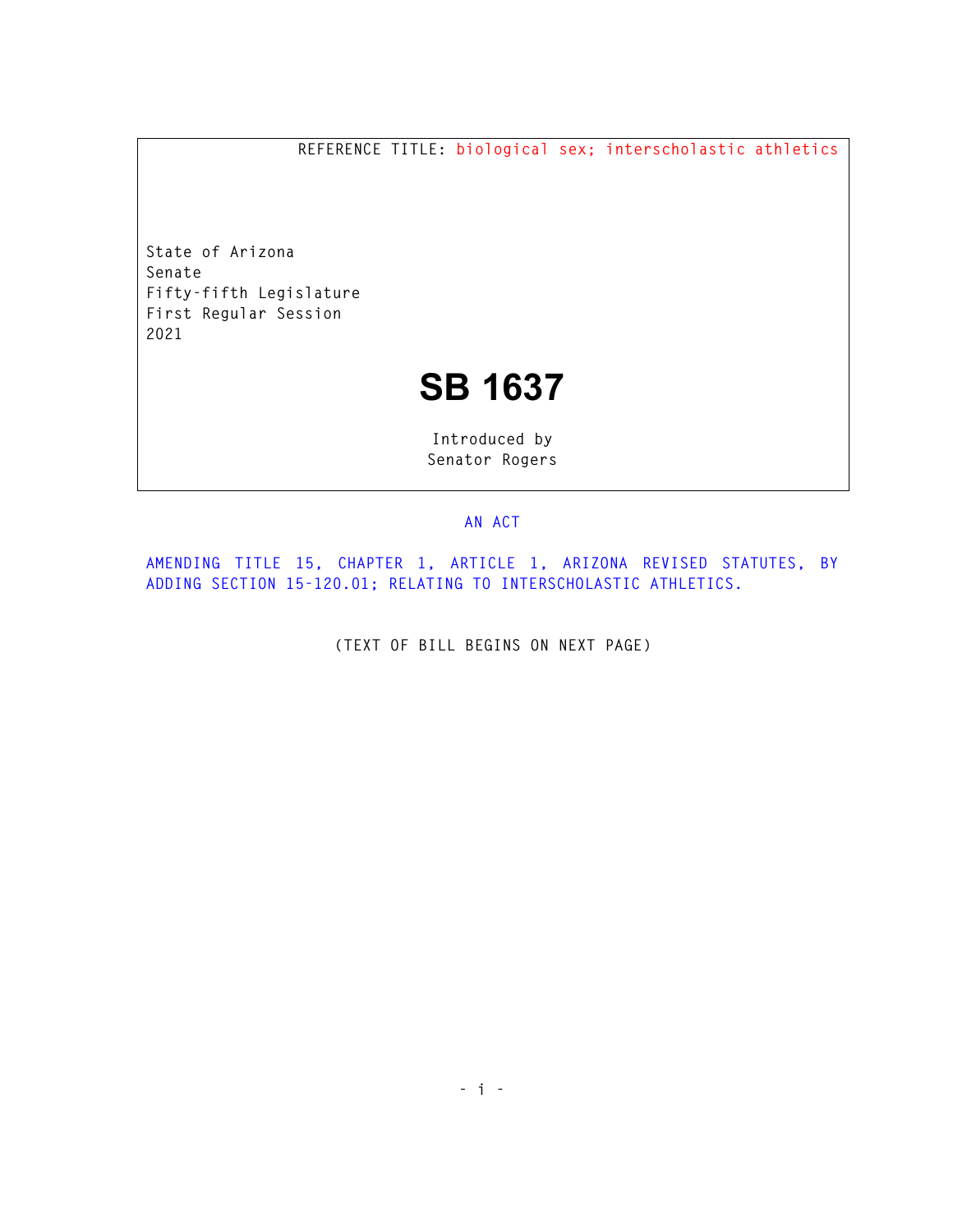**1 Be it enacted by the Legislature of the State of Arizona: 2 Section 1. Title 15, chapter 1, article 1, Arizona Revised 3 Statutes, is amended by adding section 15-120.01, to read: 4 15-120.01. Designation of athletic teams; educational 5 institutions; cause of action; definition 6 A. EACH INTERSCHOLASTIC, INTERCOLLEGIATE, INTRAMURAL OR CLUB 7 ATHLETIC TEAM OR SPORT THAT IS SPONSORED BY AN EDUCATIONAL INSTITUTION OF 8 THIS STATE AND EACH EDUCATIONAL INSTITUTION WHOSE STUDENTS OR TEAMS 9 COMPETE AGAINST AN EDUCATIONAL INSTITUTION SPONSORED BY THIS STATE MUST BE 10 EXPRESSLY DESIGNATED AS ONE OF THE FOLLOWING BASED ON BIOLOGICAL SEX: 11 1. MALES, MEN OR BOYS. 12 2. FEMALES, WOMEN OR GIRLS. 13 3. COED OR MIXED SEX. 14 B. EDUCATIONAL INSTITUTION ATHLETIC TEAMS OR SPORTS THAT ARE 15 DESIGNATED FOR FEMALES, WOMEN OR GIRLS MAY NOT BE OPEN TO STUDENTS OF THE 16 MALE SEX. 17 C. IF DISPUTED, A STUDENT MAY ESTABLISH THE STUDENT'S SEX BY 18 PRESENTING A SIGNED PHYSICIAN'S STATEMENT THAT INDICATES THE STUDENT'S SEX 19 BASED ONLY ON ALL OF THE FOLLOWING FACTORS: 20 1. THE STUDENT'S INTERNAL AND EXTERNAL REPRODUCTIVE ANATOMY. 21 2. THE STUDENT'S NORMAL ENDOGENOUSLY PRODUCED LEVELS OF 22 TESTOSTERONE. 23 3. AN ANALYSIS OF THE STUDENT'S GENETIC MAKEUP. 24 D. SUBSECTION C OF THIS SECTION DOES NOT APPLY IF A STUDENT WAS 25 BORN WITH A MEDICALLY VERIFIABLE GENETIC DISORDER OF SEX DEVELOPMENT, 26 INCLUDING: 27 1. A DISORDER IN WHICH THE AMBIGUITY OF THE EXTERNAL BIOLOGICAL SEX 28 CHARACTERISTICS CANNOT BE RESOLVED, SUCH AS BEING BORN WITH FORTY-SIX XX 29 CHROMOSOMES WITH VIRILIZATION, FORTY-SIX XY CHROMOSOMES WITH 30 UNDERVIRILIZATION OR BOTH OVARIAN AND TESTICULAR TISSUE. 31 2. A SEXUAL DEVELOPMENT DISORDER FOR WHICH A PHYSICIAN HAS 32 DETERMINED THROUGH GENETIC TESTING THAT THE STUDENT DOES NOT HAVE THE 33 NORMAL CHROMOSOME STRUCTURE FOR A MALE OR A FEMALE. 34 E. FOR STUDENTS BORN WITH A GENETIC DISORDER OF SEX DEVELOPMENT AS 35 DESCRIBED UNDER SUBSECTION D OF THIS SECTION, A STUDENT MAY ESTABLISH THE 36 STUDENT'S SEX BY PRESENTING A PHYSICIAN'S SIGNED STATEMENT INDICATING THE 37 BIOLOGICAL SEX OF THE STUDENT BASED SOLELY ON GENETIC TESTING, SUCH AS THE 38 PRESENCE OF XX OR XY CHROMOSOMES, IF THAT CAN BE DETERMINED. IF THE 39 BIOLOGICAL SEX OF THE STUDENT BASED SOLELY ON GENETIC TESTING CANNOT BE 40 DETERMINED AS PRESCRIBED IN THIS SUBSECTION, THE STUDENT MAY IDENTIFY THE 41 STUDENT'S SEX. 42 F. A GOVERNMENTAL ENTITY, A LICENSING OR ACCREDITING ORGANIZATION 43 OR AN ATHLETIC ASSOCIATION OR ORGANIZATION MAY NOT ENTERTAIN A COMPLAINT, 44 OPEN AN INVESTIGATION OR TAKE ANY OTHER ADVERSE ACTION AGAINST AN** 

**45 EDUCATIONAL INSTITUTION FOR MAINTAINING SEPARATE INTERSCHOLASTIC,**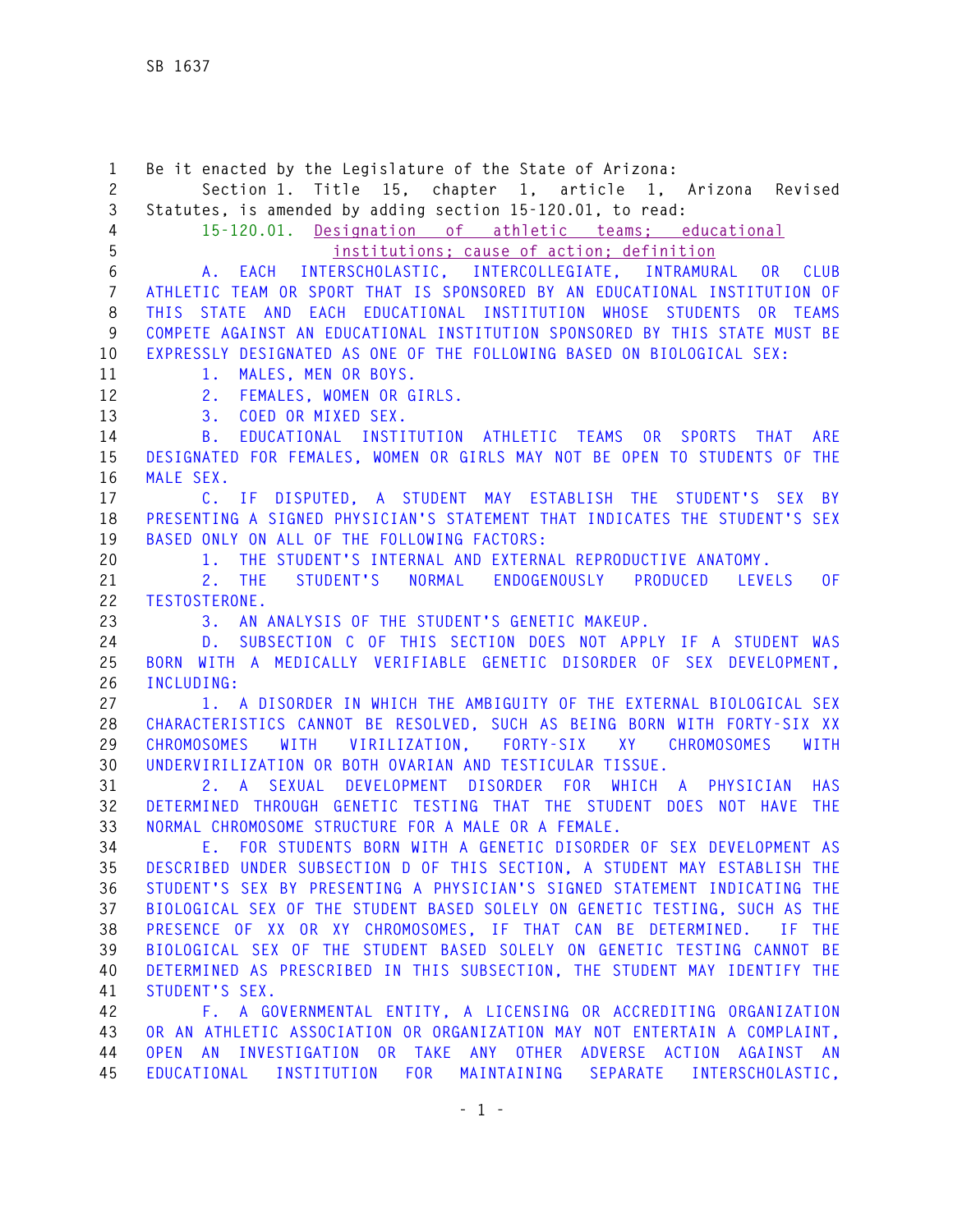**1 INTERCOLLEGIATE, INTRAMURAL OR CLUB ATHLETIC TEAMS OR SPORTS FOR STUDENTS 2 OF THE FEMALE SEX.** 

**3 G. ANY STUDENT WHO IS DEPRIVED OF AN ATHLETIC OPPORTUNITY OR 4 SUFFERS ANY DIRECT OR INDIRECT HARM AS A RESULT OF A VIOLATION OF THIS 5 SECTION HAS A PRIVATE CAUSE OF ACTION FOR INJUNCTIVE RELIEF, DAMAGES AND 6 ANY OTHER RELIEF AVAILABLE UNDER LAW AGAINST THE EDUCATIONAL INSTITUTION.** 

**7 H. ANY STUDENT WHO IS SUBJECT TO RETALIATION OR ANOTHER ADVERSE 8 ACTION BY AN EDUCATIONAL INSTITUTION OR ATHLETIC ASSOCIATION OR 9 ORGANIZATION AS A RESULT OF REPORTING A VIOLATION OF THIS SECTION TO AN 10 EMPLOYEE OR REPRESENTATIVE OF THE EDUCATIONAL INSTITUTION OR ATHLETIC 11 ASSOCIATION OR ORGANIZATION OR TO ANY STATE OR FEDERAL AGENCY WITH 12 OVERSIGHT OF EDUCATIONAL INSTITUTIONS IN THIS STATE HAS A PRIVATE CAUSE OF 13 ACTION FOR INJUNCTIVE RELIEF, DAMAGES AND ANY OTHER RELIEF AVAILABLE UNDER 14 LAW AGAINST THE EDUCATIONAL INSTITUTION OR ATHLETIC ASSOCIATION OR 15 ORGANIZATION.** 

**16 I. ANY EDUCATIONAL INSTITUTION THAT SUFFERS ANY DIRECT OR INDIRECT 17 HARM AS A RESULT OF A VIOLATION OF THIS SECTION HAS A PRIVATE CAUSE OF 18 ACTION FOR INJUNCTIVE RELIEF, DAMAGES AND ANY OTHER RELIEF AVAILABLE UNDER 19 LAW AGAINST THE GOVERNMENTAL ENTITY, LICENSING OR ACCREDITING ORGANIZATION 20 OR ATHLETIC ASSOCIATION OR ORGANIZATION.** 

**21 J. A CIVIL ACTION UNDER THIS SECTION MUST BE INITIATED WITHIN TWO 22 YEARS AFTER THE HARM OCCURS. A PERSON THAT PREVAILS ON A CLAIM BROUGHT 23 UNDER THIS SECTION IS ENTITLED TO MONETARY DAMAGES, INCLUDING FOR ANY 24 PSYCHOLOGICAL, EMOTIONAL AND PHYSICAL HARM SUFFERED, ANY REASONABLE 25 ATTORNEY FEES AND COSTS AND ANY OTHER APPROPRIATE RELIEF.** 

**26 K. FOR THE PURPOSES OF THIS SECTION, "EDUCATIONAL INSTITUTION" 27 MEANS ANY OF THE FOLLOWING:** 

**28 1. A PUBLIC SCHOOL, WHETHER OR NOT THE PUBLIC SCHOOL IS A MEMBER OF 29 AN INTERSCHOLASTIC ATHLETIC ASSOCIATION OR ORGANIZATION.** 

**30 2. A PRIVATE SCHOOL THAT IS A MEMBER OF AN INTERSCHOLASTIC ATHLETIC 31 ASSOCIATION OR ORGANIZATION.** 

**32 3. A UNIVERSITY UNDER THE JURISDICTION OF THE ARIZONA BOARD OF 33 REGENTS, WHETHER OR NOT THE UNIVERSITY IS A MEMBER OF ANY ASSOCIATION 34 LISTED IN PARAGRAPH 5 OF THIS SUBSECTION.** 

**35 4. A COMMUNITY COLLEGE AS DEFINED IN SECTION 15-1401, WHETHER OR 36 NOT THE COMMUNITY COLLEGE IS A MEMBER OF ANY ASSOCIATION LISTED IN 37 PARAGRAPH 5 OF THIS SUBSECTION.** 

**38 5. ANY OTHER INSTITUTION OF HIGHER EDUCATION THAT IS A MEMBER OF 39 ANY OF THE FOLLOWING:** 

**40 (a) A NATIONAL COLLEGIATE ATHLETIC ASSOCIATION.** 

- **41 (b) A NATIONAL ASSOCIATION OF INTERCOLLEGIATE ATHLETICS.**
- **42 (c) A NATIONAL JUNIOR COLLEGE ATHLETIC ASSOCIATION.**